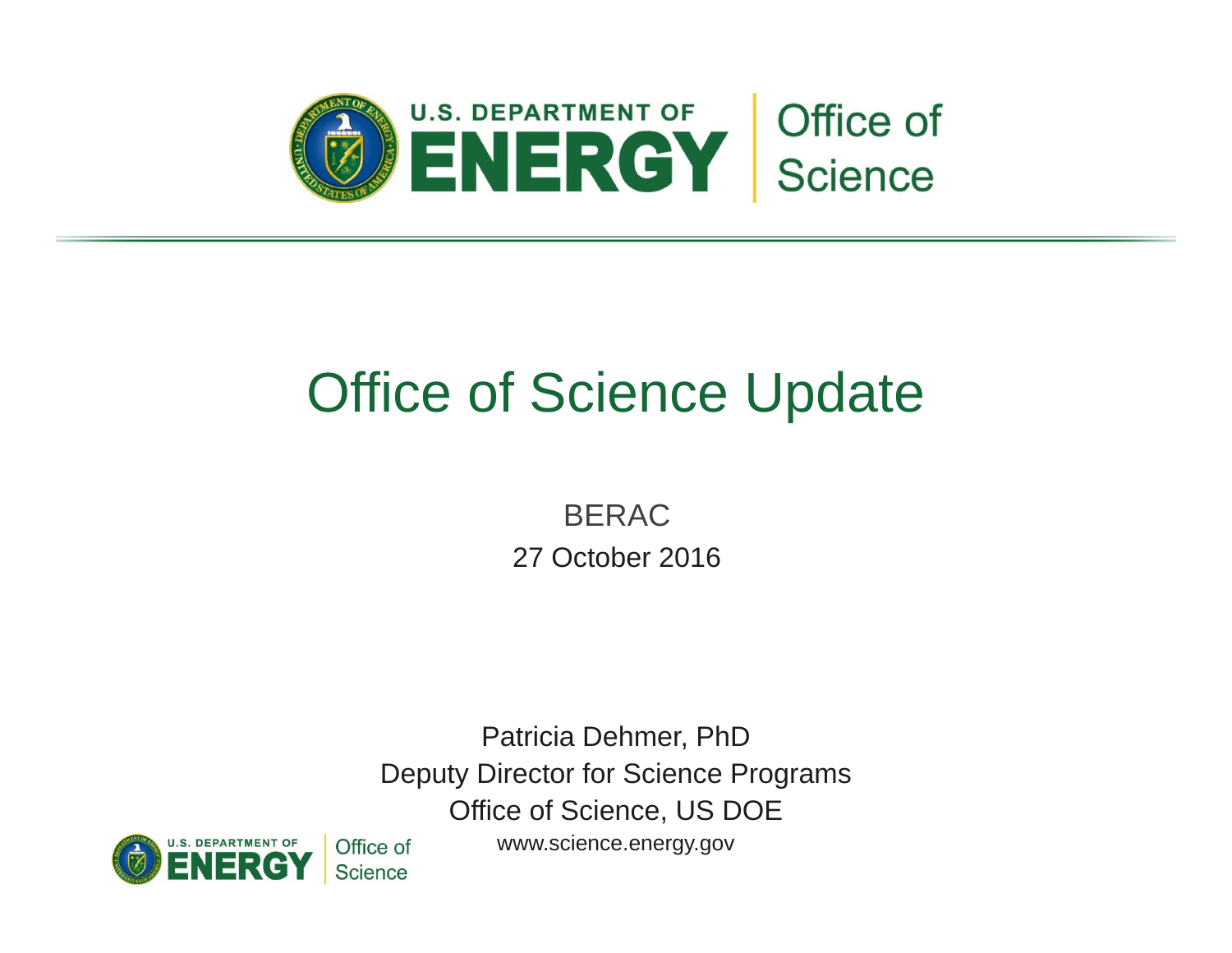### Office of Science FY2016 - \$5.35B







Largest Supporter **Research:** Facility Operations: Construction: of Physical Sciences 42%, \$2.2B 38%, \$2.02B 13.5%, \$723M



in the U.S.\*

Funding to  $>300$ <sup>2300</sup> Funding to >300 and the section of Research to Samph of Scientists institutions including value Universities<br><sup>20,000</sup> Supported Facility Users\*\* titutions including Universities Supported Facility Users\*\*<br>all 17 DOE Labs 17 DOE Labs

~40% of Research to

> 20,000 Scientists



\* 43% of all physical sciences, 30% of computer science and math \*\* from all 50 states and DC

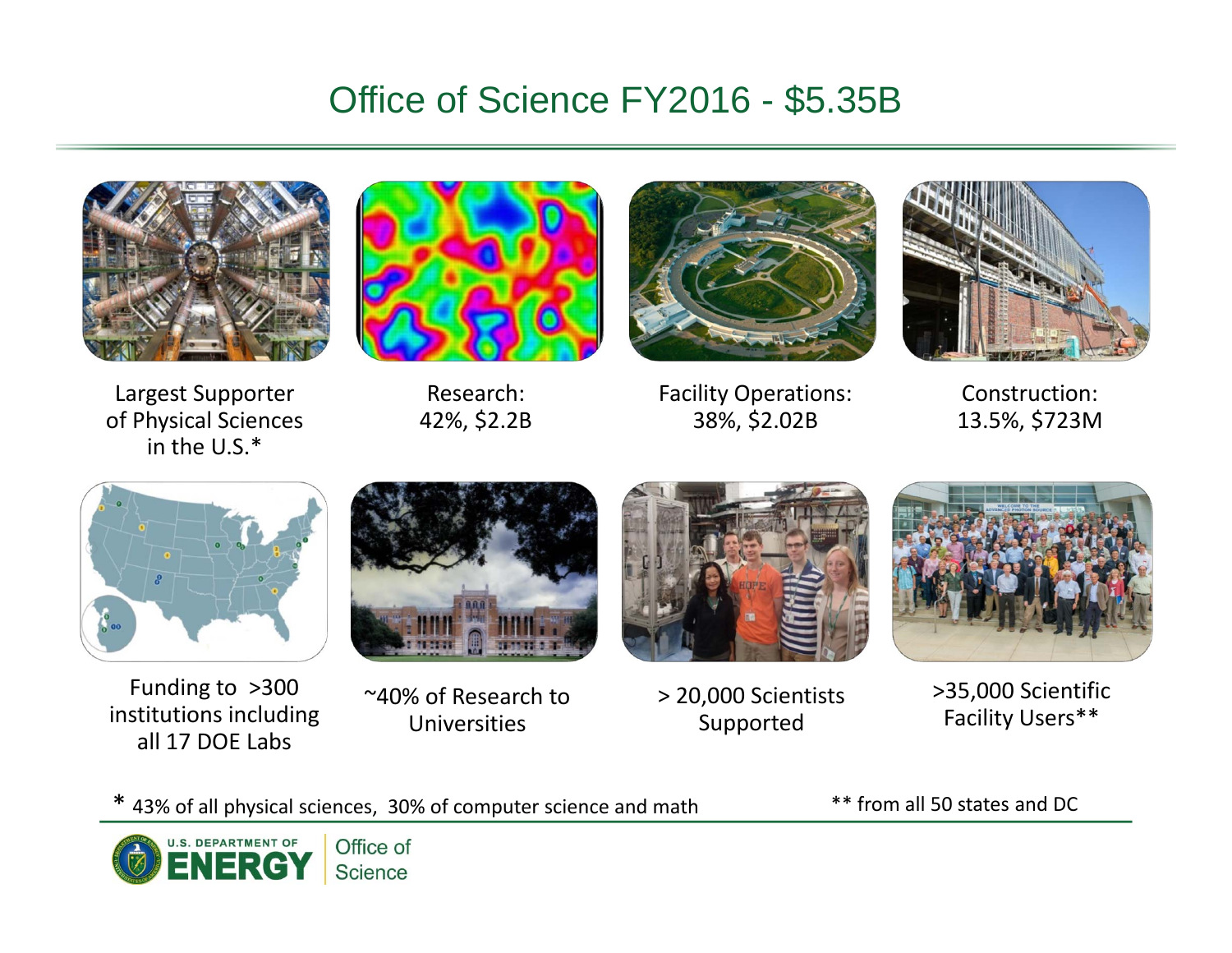# FY 2017 Appropriations Marks

|                                                                            | FY 2016<br>President's<br>Request | FY 2016<br>Enacted<br>Approp. | FY 2016<br>Current<br>Approp. | FY 2017<br>President's<br>Request | FY 2017   | FY 2017<br>House Mark Senate Mark |
|----------------------------------------------------------------------------|-----------------------------------|-------------------------------|-------------------------------|-----------------------------------|-----------|-----------------------------------|
| <b>ASCR</b>                                                                | 620,994                           | 621,000                       | 621,000                       | 663,180                           | 621,000   | 656,180                           |
| <b>BES</b>                                                                 | 1,849,300                         | 1,849,000                     | 1,849,000                     | 1,936,730                         | 1,859,972 | 1,912,630                         |
| <b>BER</b>                                                                 | 612,400                           | 609,000                       | 609,000                       | 661,920                           | 595,000   | 637,000                           |
| <b>FES</b>                                                                 | 420,000                           | 438,000                       | 438,000                       | 398,178                           | 450,000   | 280,110                           |
| HEP                                                                        | 788,000                           | 795,000                       | 795,000                       | 817,997                           | 823,009   | 832,997                           |
| <b>NP</b>                                                                  | 624,600                           | 617,100                       | 617,100                       | 635,658                           | 620,000   | 635,658                           |
| <b>WDTS</b>                                                                | 20,500                            | 19,500                        | 19,500                        | 20,925                            | 20,925    | 20,925                            |
| <b>SLI</b>                                                                 | 113,600                           | 113,600                       | 113,600                       | 130,000                           | 122,397   | 130,000                           |
| S&S                                                                        | 103,000                           | 103,000                       | 103,000                       | 103,000                           | 103,000   | 103,000                           |
| PD                                                                         | 187,400                           | 185,000                       | 185,000                       | 204,481                           | 184,697   | 191,500                           |
| University Grants (Mandatory)                                              | $\cdots$                          | $\cdots$                      | 444                           | 100,000                           | $\cdots$  |                                   |
| SBIR/STTR (SC)                                                             | $\cdots$                          | $\cdots$                      | e e i                         | <b>A 4 H</b>                      | $\cdots$  |                                   |
| <b>Total Budget Authority and Obligations,</b><br><b>Office of Science</b> | 5,339,794                         | 5,350,200                     | 5,350,200                     | 5,672,069                         | 5,400,000 | 5,400,000                         |
| SBIR/STTR (DOE)                                                            | $\cdots$                          | $\cdots$                      |                               |                                   |           |                                   |
| <b>Rescission of Prior Year Balances</b>                                   | $\cdots$                          | $-3,200$                      | $-3,200$                      | $\cdots$                          | $\cdots$  |                                   |
| <b>Total, Office of Science</b>                                            | 5,339,794                         | 5,347,000                     | 5,347,000                     | 5,672,069                         | 5,400,000 | 5,400,000                         |

#### +3% over FY16 enacted, some differences of opinion

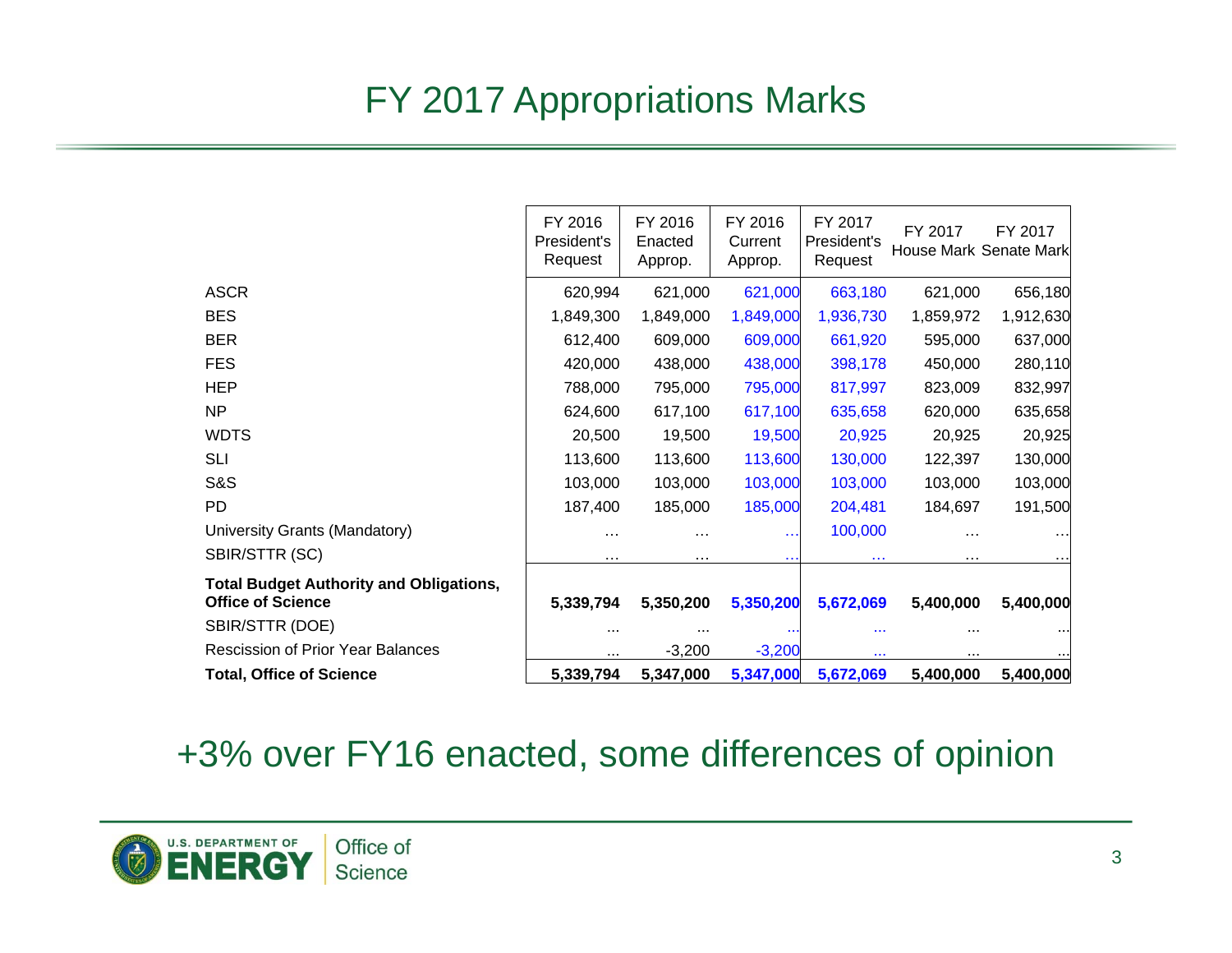- **OMB Outlook: OMB inflators are 2% per year**
- Senate Outlook: Durbin-Alexander Amendment to Senate S.2012 – North American Energy Security and Infrastructure Act of 2016 – is a bipartisan amendment that increases the budget of the Office of Science by 5% annual real growth per year for 5 years, or about 7% average growth per year

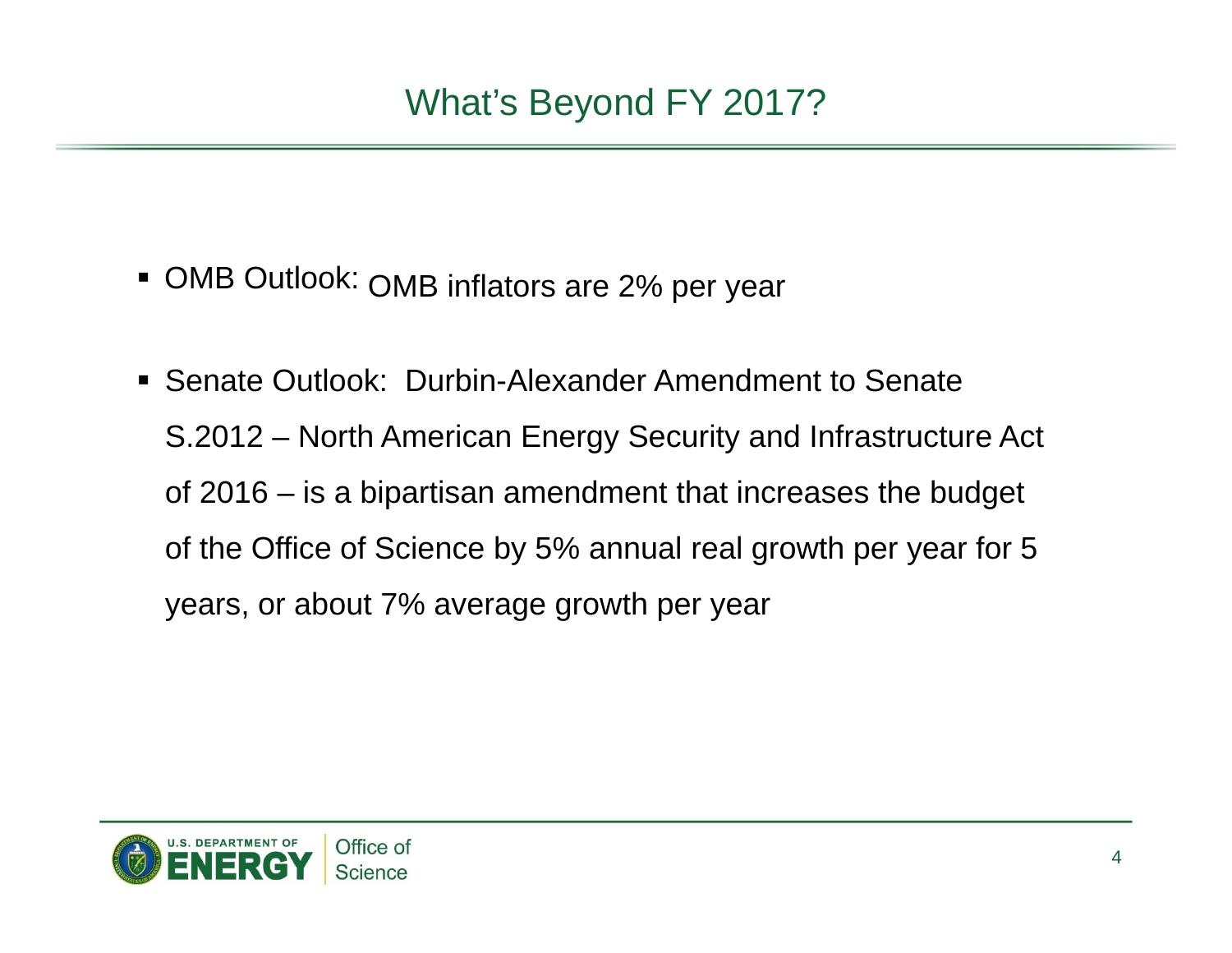#### SC Investments in Research, Facilities, and Construction



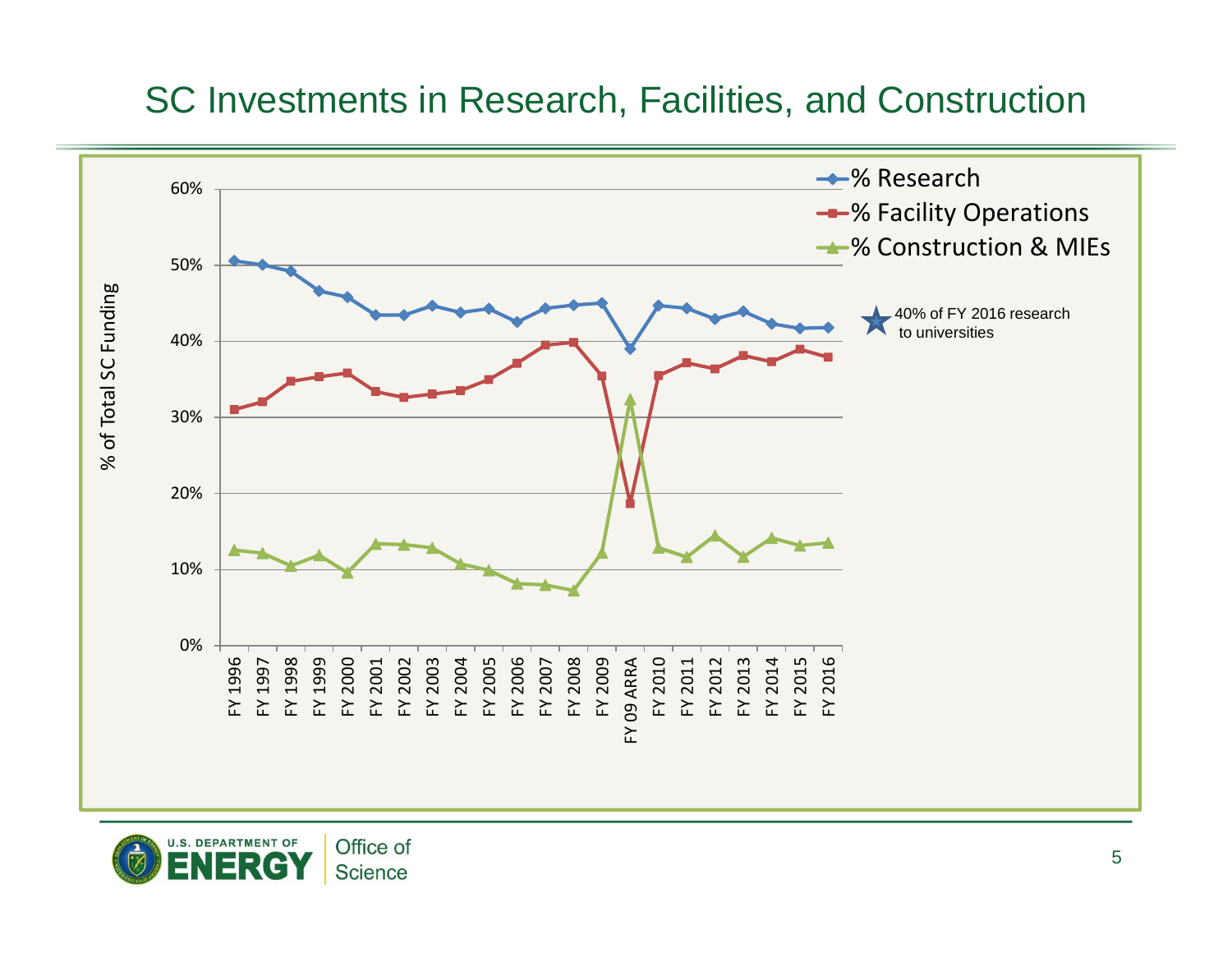# 11-30-2015: The Launch of Mission Innovation



On November 30, 2015, in Paris, President Obama and global leaders, announced "**Mission Innovation**," an initiative to accelerate clean energy innovation, address global climate change, provide affordable clean energy to consumers, and create commercial opportunities.

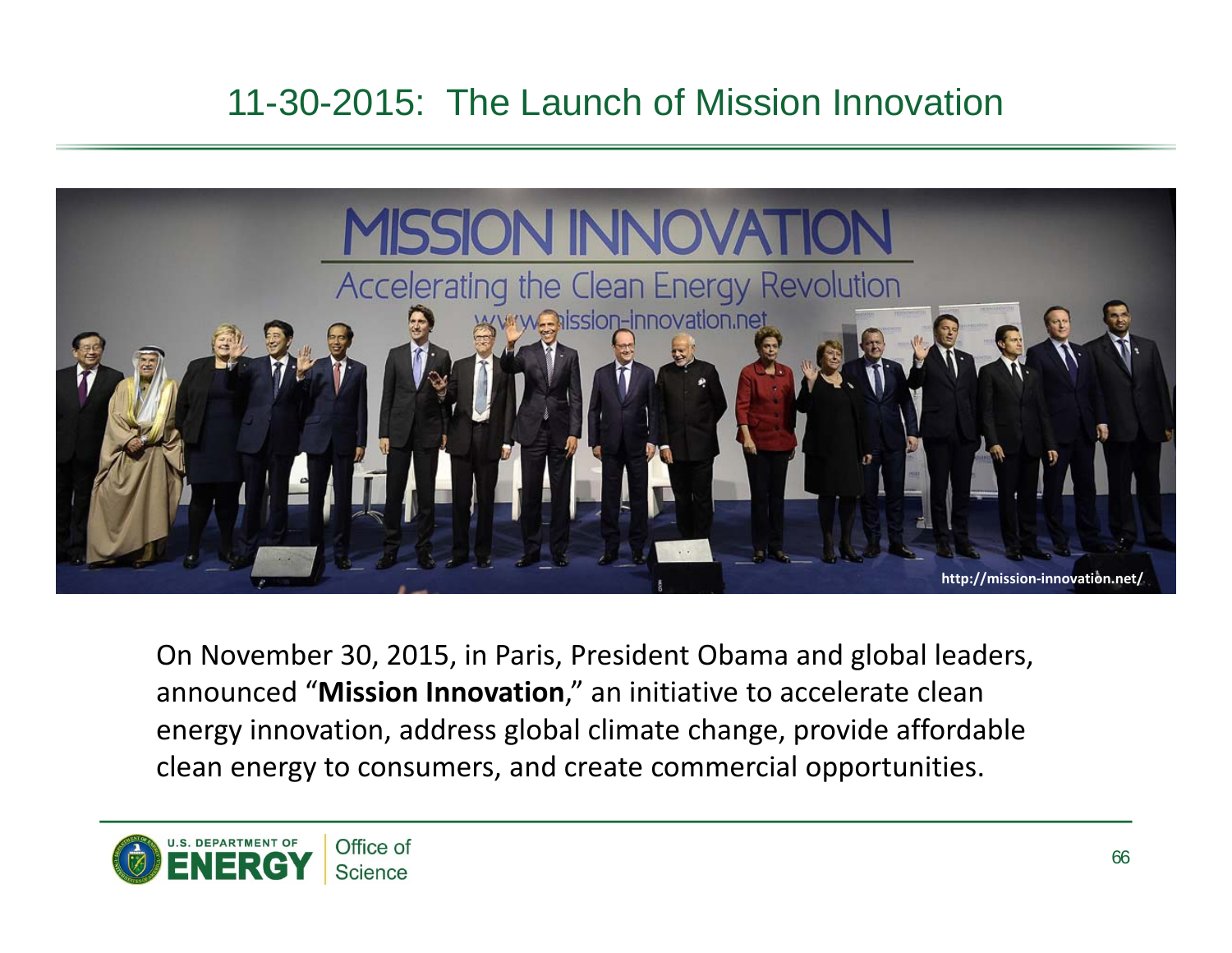- **MI** is a worldwide initiative of countries that have committed to double their clean energy R&D investment over five years (FY 2016 to FY 2021) including the top five most populous nations – China, India, the United States, Indonesia, and Brazil.
- Within DOE, new funding in FY 2017 for Mission Innovation will be strategically focused on early stage research and development, which offers the greatest opportunity for breakthroughs and transformative changes and has proven to yield the highest return on investment.

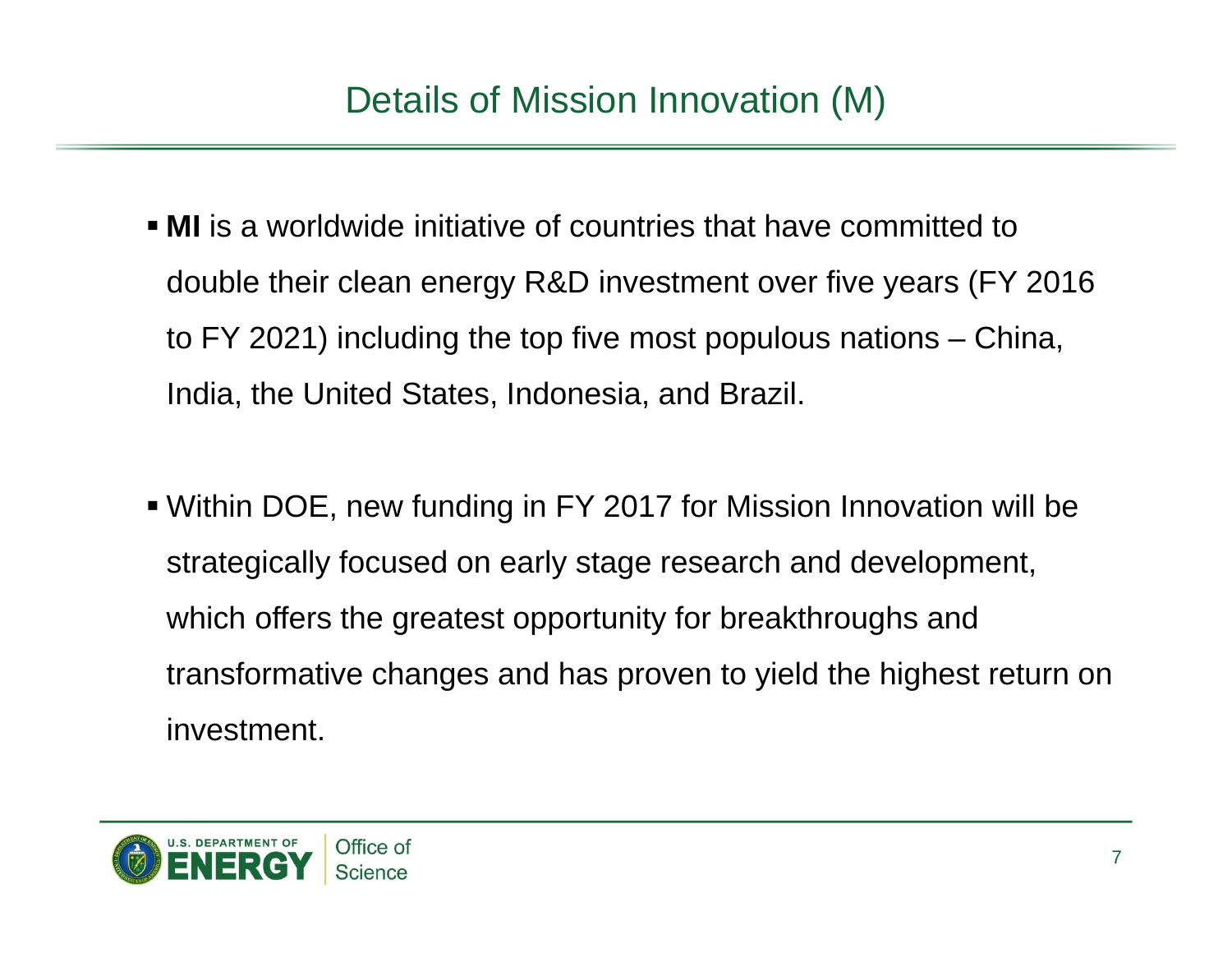### Mission Innovation Participating Countries



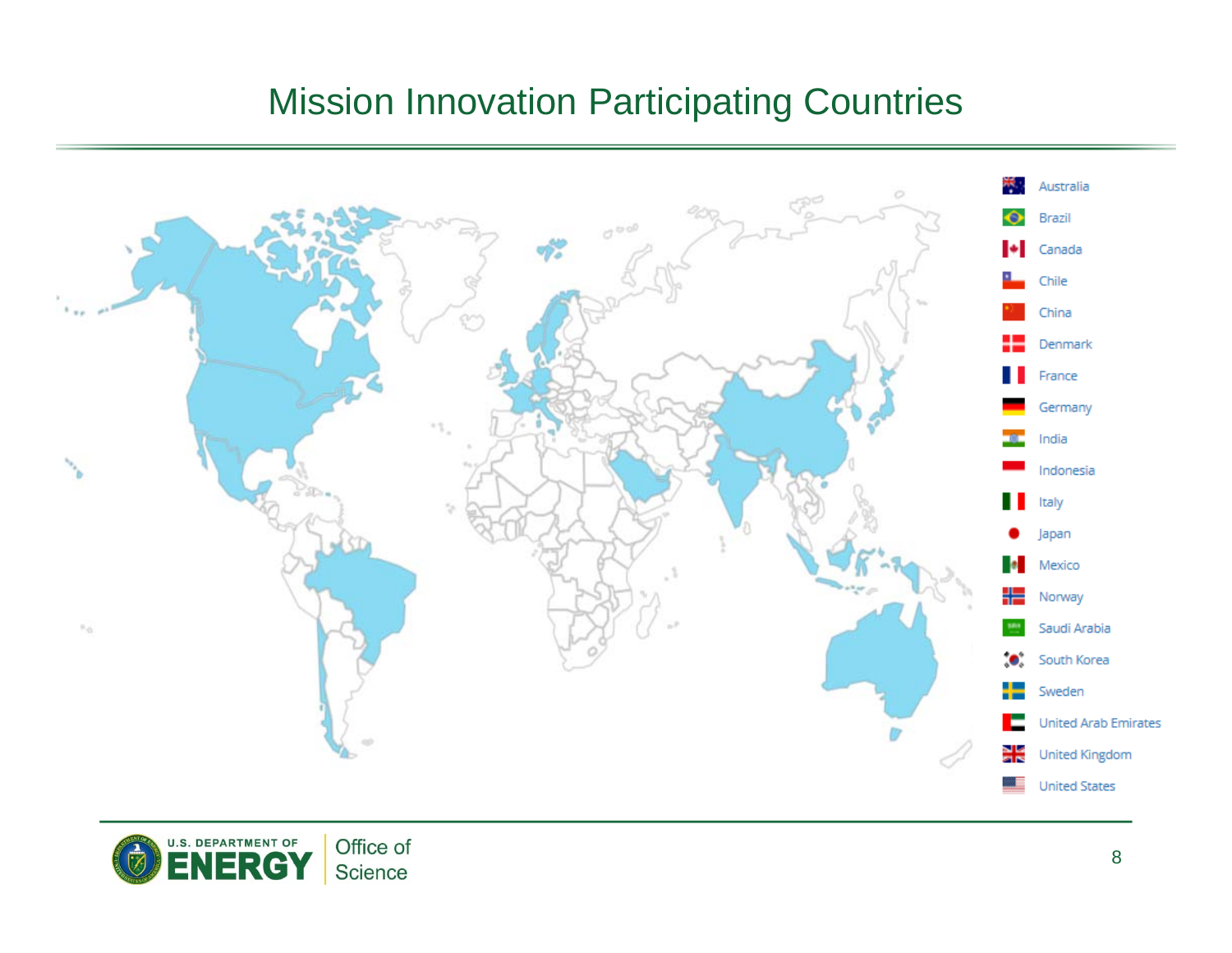### Mission Innovation

|                                                | <b>FY 2016</b>            | <b>FY 2017</b>                       |
|------------------------------------------------|---------------------------|--------------------------------------|
| Program                                        | <b>Enacted</b><br>Approp. | <b>President's</b><br><b>Request</b> |
| <b>Advanced Scientific Computing Research</b>  | 109,505                   | 144,841                              |
| <b>Basic Energy Sciences</b>                   | 631,541                   | 862,399                              |
| <b>Biological &amp; Environmental Research</b> | 374,847                   | 426,330                              |
| <b>Fusion Energy Sciences</b>                  | 461,577                   | 419,764                              |
| <b>Total</b>                                   | 1,577,470                 | 1,853,334                            |
| Crowth from Dravious Vaar                      |                           |                                      |

| <b>Growth from Previous Year</b> |       | 275,864  |
|----------------------------------|-------|----------|
| % Growth from Previous Year      |       | $17.5\%$ |
| % of Total SC Budget             | 29.5% | 33.3%    |